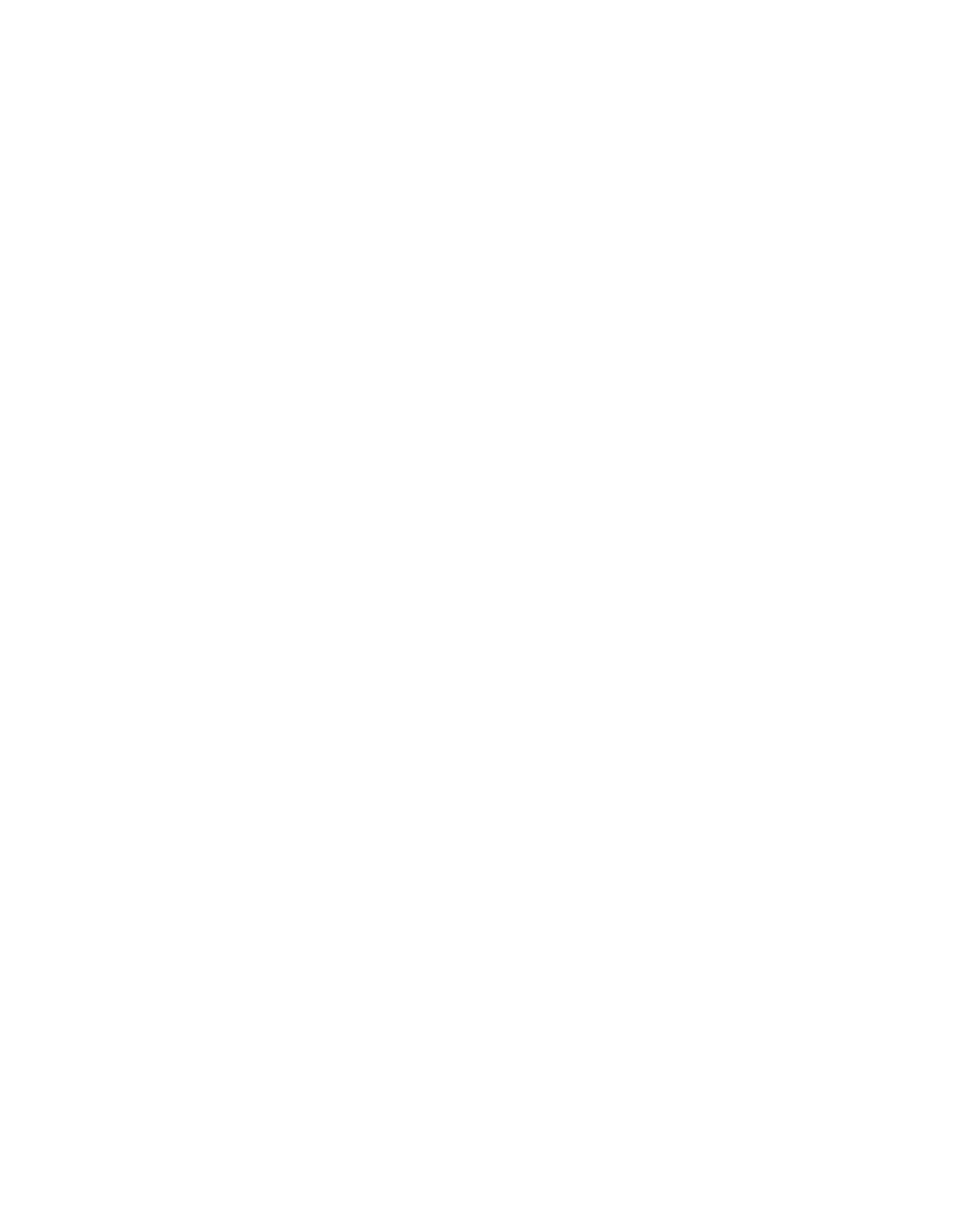



### Patient Consent for Services

Patient Name:\_\_\_\_\_\_\_\_\_\_\_\_\_\_\_\_\_\_\_\_\_\_\_\_\_\_\_\_\_\_\_\_\_\_ Phone #:\_\_\_\_\_\_\_\_\_\_\_\_\_\_\_\_\_\_\_\_\_ First

### I. What is advanced illness care?

Advanced illness care is a patient-centered, interdisciplinary approach to care that specializes in managing serious illness and the symptoms they cause as well as advanced care planning. Our goal is to assist you with any troubling symptoms of your illness, whether physical, emotional, social or spiritual and, thus, improve the quality of your life. Through ongoing communication with you, your personal support system, and your current medical providers, we will develop a plan to help achieve your goals of care. This process may include co-management of your disease and symptoms as well as recommendations for care to other providers. It is important that you make your needs and concerns known to the Aspire Health staff so we can best meet your expectations of care. If you have any questions regarding this information or the plan of care, we will be glad to provide more information.

#### II. Consent for Services

- I have received a full explanation of advanced illness care.
- I choose to receive advanced illness care from Aspire Health.
- I have received a copy of the Aspire Health Notice of Privacy Practices.
- I give consent for the release of all medical information for the purposes of medical treatment, payment, and for regulatory agencies upon request.
- Aspire Health may represent me in discussions with insurance providers regarding service eligibility.
- The Aspire Health interdisciplinary team may perform necessary procedures and treatments as prescribed and included in my plan of care.
- I have had an opportunity to have my questions answered by an Aspire Health representative.
- I will notify Aspire Health of any changes in my insurance coverage.
- **•** I give permission for Aspire Health to leave messages at my above phone number.

### II. Communication Methods

Aspire Health makes use of audio/video conferencing, telephone, email and text communication to discuss your healthcare, condition, illnesses, diagnoses, plan of care, etc. (Protected Health Information or PHI). This may present a privacy risk. These methods of communication may not be secure and these communications may be intercepted, accessed, or retained by a third party. You may choose which methods you consent to use with Aspire Healthcare on the Telephonic Visit Consent Form or informing your team.

PatientͬZĞƐƉŽŶƐŝďůĞWĂƌƚLJSignature:\_\_\_\_\_\_\_\_\_\_\_\_\_\_\_\_\_\_\_\_\_\_\_\_\_\_\_\_\_\_\_\_\_

WƌŝŶƚĞĚEĂŵĞWĂƚŝĞŶƚͬZĞƐƉŽŶƐŝďůĞWĂƌƚLJ͗ͺͺͺͺͺͺͺͺͺͺͺͺͺͺͺͺͺͺͺͺͺͺͺͺͺͺͺ

Date: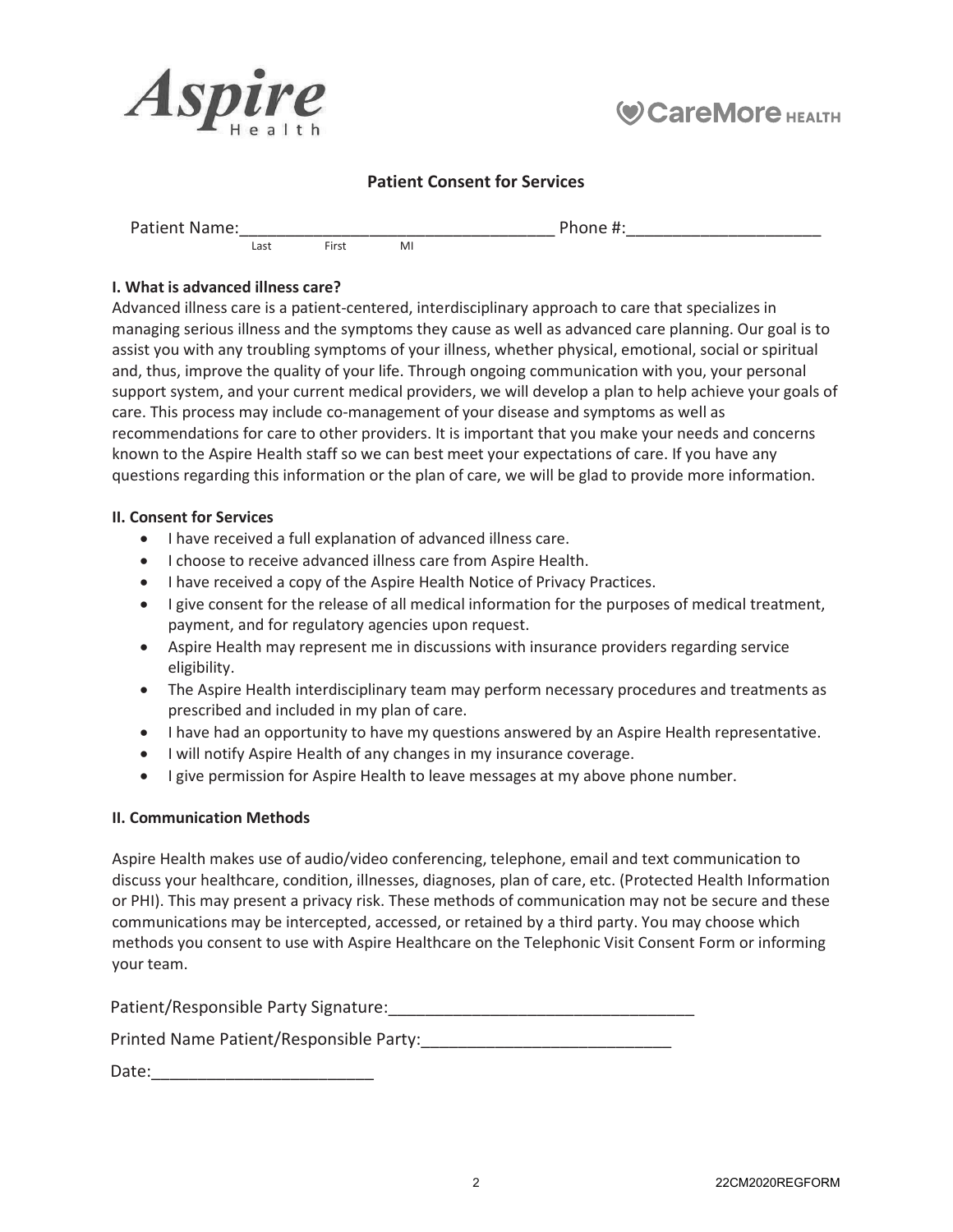



### Video and Telephonic Visit Consent Form

### What is telehealth?

Telehealth is a way to visit with healthcare providers, such as your doctor, clinician or nurse practitioner. You can talk to your provider from any place, including your home. You do not need to go to a clinic or hospital.

### How do I use telehealth?

Your provider will determine the best mode of telehealth visit, based on the purpose of the visit and your health and treatment issues presented:

- Sometimes, you may speak to your provider by phone, computer, or tablet
- Sometimes, you may use video so you and your provider can see each other

### What are the benefits of visiting with my doctor, practitioner or clinician by telehealth?

- You don't have to go to a clinic or hospital to see your provider
- You won't risk getting sick from other people
- In video visits you will be able to see your provider fully for ease of communication

### What are the risks of visiting with my doctor, practitioner or clinician by telehealth?

- You and your provider won't be in the same room, so it may feel different than an office visit
- Your provider may make a mistake because they cannot examine you as closely as at an office visit
- Your provider may decide you still need an office visit
- Technical problems may interrupt or stop your visit before you are done

### Will my telehealth visit be private?

- We will not record visits with your provider via video
- Telephonic visits may be recorded for quality purposes. You will be notified of this during each call and may decline recording if desired.
- If people are close to you, they may hear something you did not want them to know. You should be in a private place, so other people cannot hear you.
- Your provider will tell you if someone else from their office can hear or see you.
- We use telehealth technology that is designed to protect your privacy.
- If you use the Internet for telehealth, use a network that is private and secure.
- There is a very small chance that someone could use technology to hear or see your telehealth visit.

### What if I try telehealth and don't like it?

- You can stop using telehealth any time, even during a telehealth visit. This may result in discharge from Aspire Provider Services which are provided via telehealth.
- You can decline video visits and choose to only receive your visits by telephone.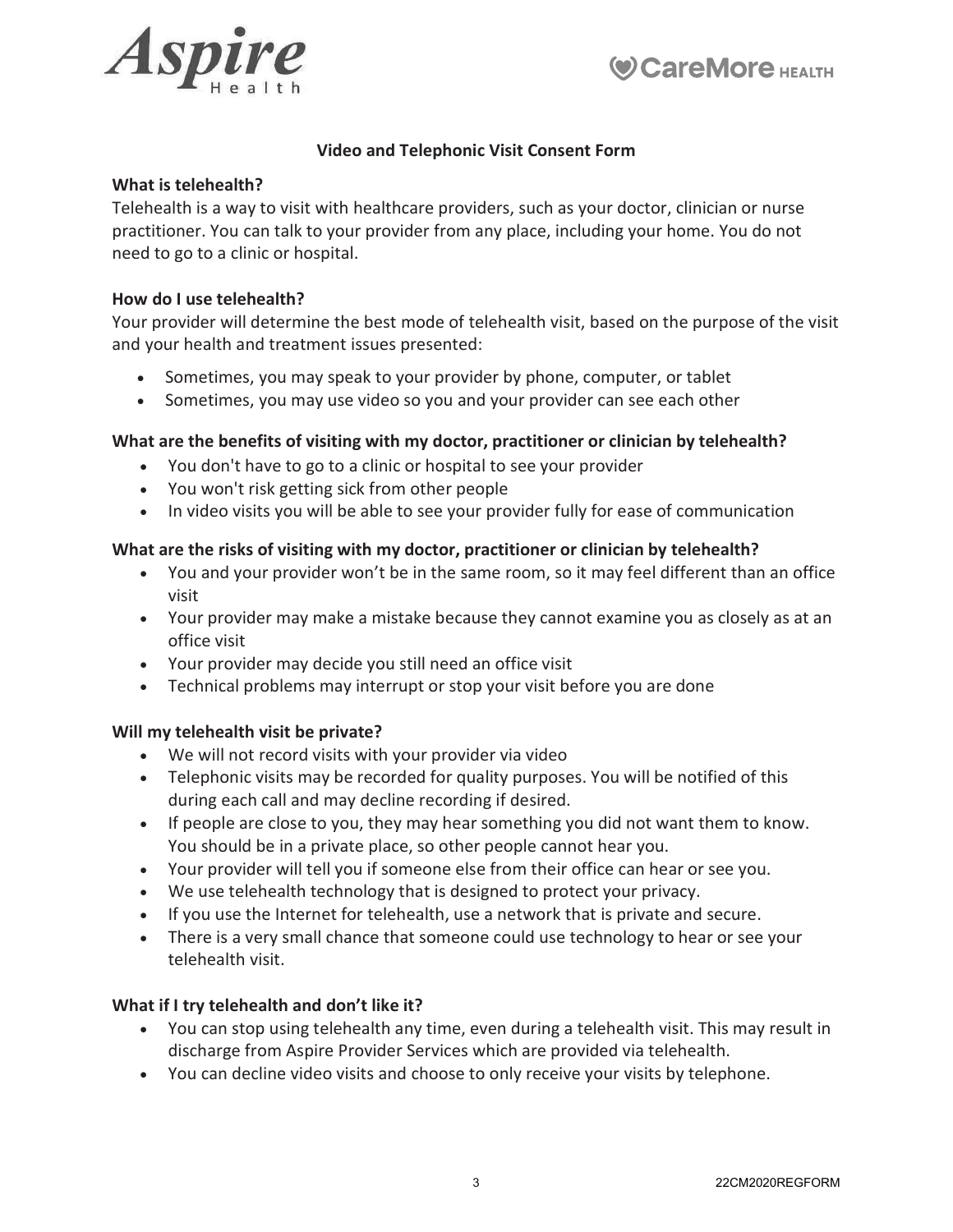



• If you decide you do not want to use telehealth again: call 833-866-0925 and say you want to stop video visits, telephone visits or both. We will cancel or change all future visits.

### How much does a telehealth visit cost?

- What you pay depends on your insurance.
- A telehealth visit will not cost any more than an office visit.
- If your provider decides you need an office visit in addition to your telehealth visit, you may have to pay for both visits

### What does it mean if I sign this document?

If you sign this document, you agree that:

- We talked about the information in this document
- We answered all your questions
- You want or agree to ongoing telehealth visit(s)
- You choose to receive visits by telephone or video as determined by you and your provider
- You may revoke or modify this consent at anytime by alerting your provider or calling 833-866-0925.

| Printed Patient/Responsible Party Name    Patient/Responsible Party Signature | Date |
|-------------------------------------------------------------------------------|------|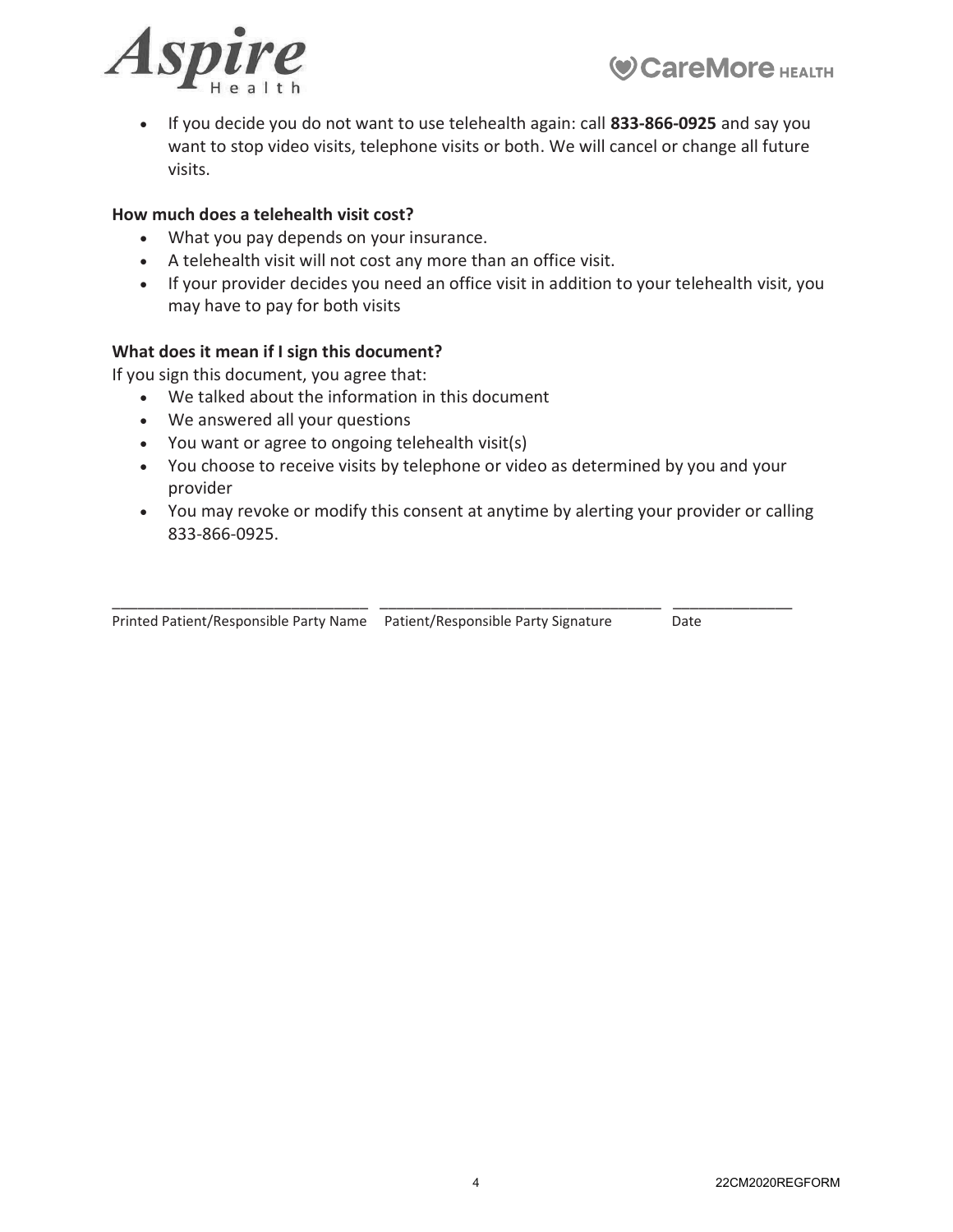



### Aspire Financial Policy

Thank you for choosing Aspire Health as one of your health care providers. The following is our Financial Policy, which will help you understand our billing and payment practices.

 Insurance is a means of reimbursement and not a substitution for payment. Aspire is a participating in-network provider with referring insurance companies and will file healthcare claims on your behalf for medical services rendered. Aspire bills as an in-network specialist provider for visits with advanced practice providers/clinicians. Social work, nursing visits and the 24/7 on-call line do NOT incur additional charges. There may be additional charges for Remote Patient Monitoring, if provided, dependent on your health plan.

 Any balance due after payment from insurance is your responsibility; payment is expected within thirty (30) days of the statement date. For billing inquires you may call: 1-800-737-1164

 You are responsible for knowing your insurance benefits. Patients are responsible for copayments, co-insurance, deductibles, out-of-pocket expenses and non-covered services as determined by your healthcare insurance plan at the time of service. You are ultimately responsible for payment of all fees for services rendered regardless of your insurance status.

 You are responsible for alerting Aspire Health to any changes in your health insurance plan.

 It may be necessary to terminate the patient/provider relationship should your insurance become ineligible for our services.

I hereby agree to be financially responsible for all charges incurred regardless of insurance coverage.

\_\_\_\_\_\_\_\_\_\_\_\_\_\_\_\_\_\_\_\_\_\_\_\_\_\_\_\_ \_\_\_\_\_\_\_\_\_\_\_\_\_\_\_\_\_\_\_\_\_\_\_\_\_\_\_ \_\_\_\_\_\_\_\_\_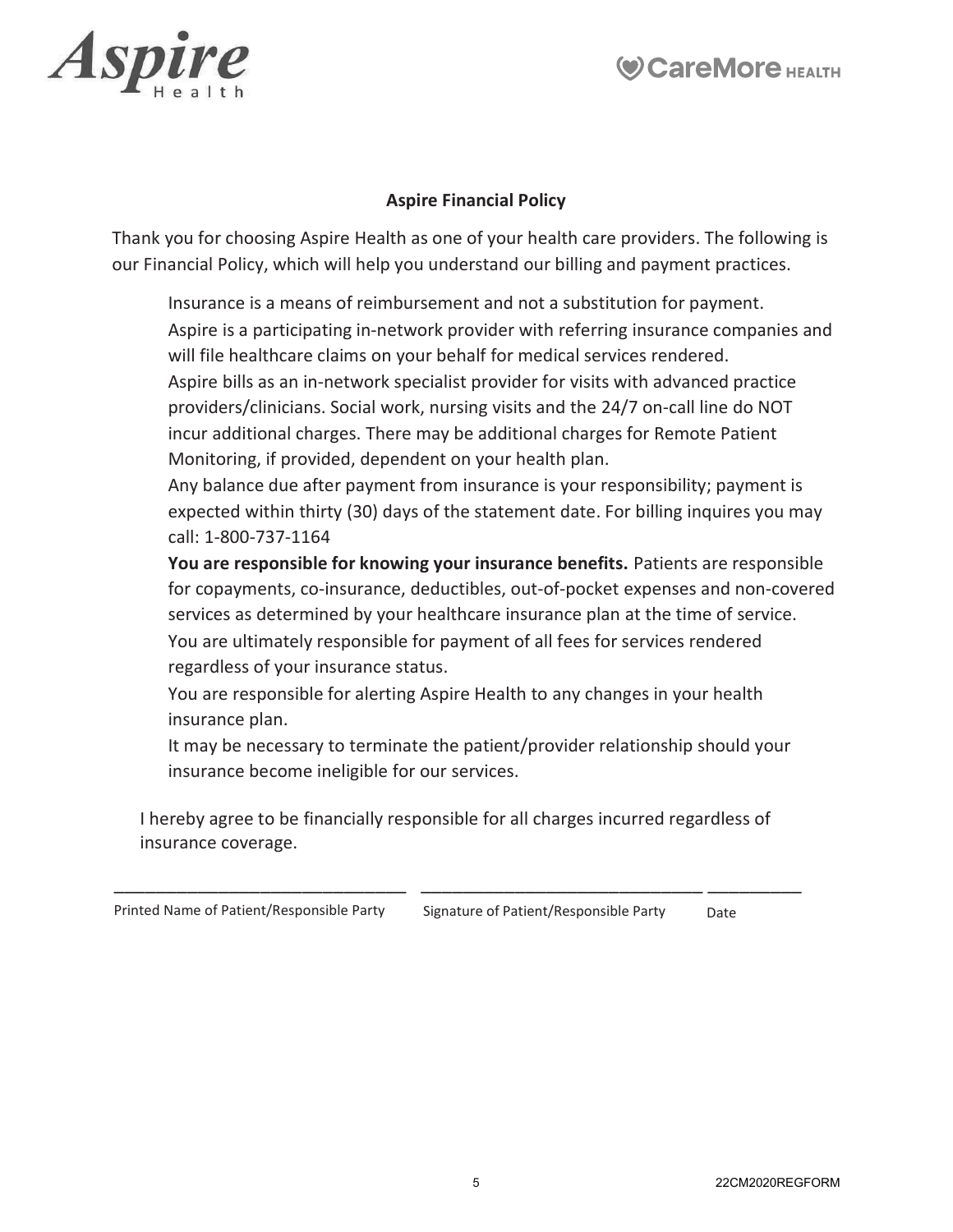

## **Notice of Privacy Practices**

Important information about your rights and our responsibilities

THIS NOTICE DESCRIBES HOW MEDICAL INFORMATION ABOUT YOU MAY BE USED AND DISCLOSED, AND HOW YOU CAN GET ACCESS TO THIS INFORMATION. PLEASE READ CAREFULLY.

#### **State Notice of Privacy Practices**

When it comes to handling your health information, we follow relevant state laws, which are sometimes stricter than the federal HIPAA privacy law. This notice explains your rights and our duties under state law.

Your state may give you additional rights to limit sharing your health information. Please call Member Services at the toll-free number (844) 232-0500 for more details.

#### **Your Personal Information**

Your nonpublic (private) personal information (PI) identifies you. You have the right to see and correct your PI. We may collect, use and share your PI as described in this notice. Our goal is to protect your PI because your information can be used to make judgments about your health, finances, character, habits, hobbies, reputation, career and credit.

We may receive your PI from others, such as hospitals, insurance companies, or other doctors. We may also share your PI with others outside our company - without your approval, in some cases. But we take reasonable measures to protect your information.

If an activity requires us to give you a chance to opt out, we'll let you know and we'll let you know how to tell us you don't want your PI used or shared for an activity you can opt out of.

THIS NOTICE DESCRIBES HOW MEDICAL, VISION AND DENTAL INFORMATION ABOUT YOU MAY BE USED AND DISCLOSED, AND HOW YOU CAN GET ACCESS TO THIS INFORMATION WITH REGARD TO YOUR HEALTH. PLEASE READ CAREFULLY.

### **HIPAA Notice of Privacy Practices**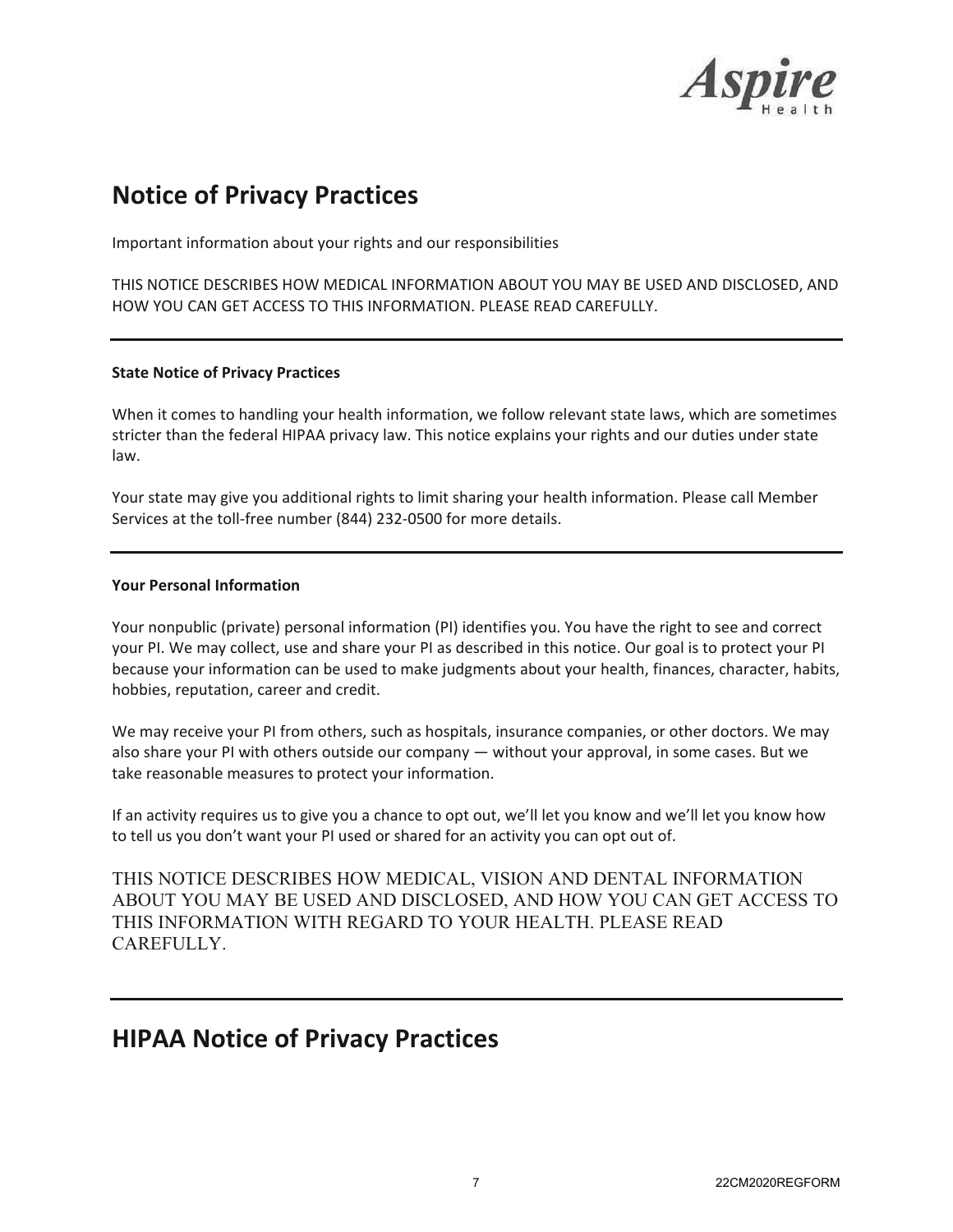We keep the health and financial information of our current and former patients private as required by law, accreditation standards and our own internal rules. We're also required by federal law to give you this notice to explain your rights and our legal duties and privacy practices.

### **Your Protected Health Information**

There are times we may collect, use and share your Protected Health Information (PHI) as allowed or required by law, including the HIPAA Privacy rule. Here are some of those times:

**Payment:** We collect, use and share PHI to get payment for the medical care you receive from us or share information with the doctors, clinics, and others who bill us for your care.

**Health care operations:** We collect, use and share PHI for your health care operations.

**Treatment activities:** We collect, use and share PHI to provide the care, medicine, and services you need or to help doctors, hospitals, and others get you the care you need. Examples of ways we use your information:

- We may share PHI with other doctors or your hospital so that they may treat you.
- We may use PHI to review the quality of care and services you get.
- We may use PHI to help you with services for conditions like asthma, diabetes or traumatic injury.
- We may collect and use publicly and/or commercially available data about you to support you and help you get available health services.
- We may use your PHI to create, use or share de-identified data as allowed by HIPAA.
- We may also use and share PHI directly or indirectly with health information exchanges for payment, health care operations and treatment. If you don't want your PHI to be shared in these situations, contact Member Services at the toll-free number (844) 232-0500 for more information.

**Sharing your PHI with you:** We must give you access to your own PHI. We may also contact you about treatment options or other health-related benefits and services. We may also send you reminders about routine medical checkups and tests.

You may get emails that have limited PHI, such as appointment reminders. We'll ask your permission before we contact you.

**Sharing your PHI with others:** In most cases, if we use or share your PHI outside of treatment, payment, operations or research activities, we have to get your okay in writing first. We must also get your written permission before:

- Using your PHI for certain marketing activities.
- Selling your PHI.
- Sharing any psychotherapy notes from your doctor or therapist.

We may also need your written permission for other situations not mentioned above. You always have the right to cancel any written permission you have given at any time. You have the right and choice to tell us to: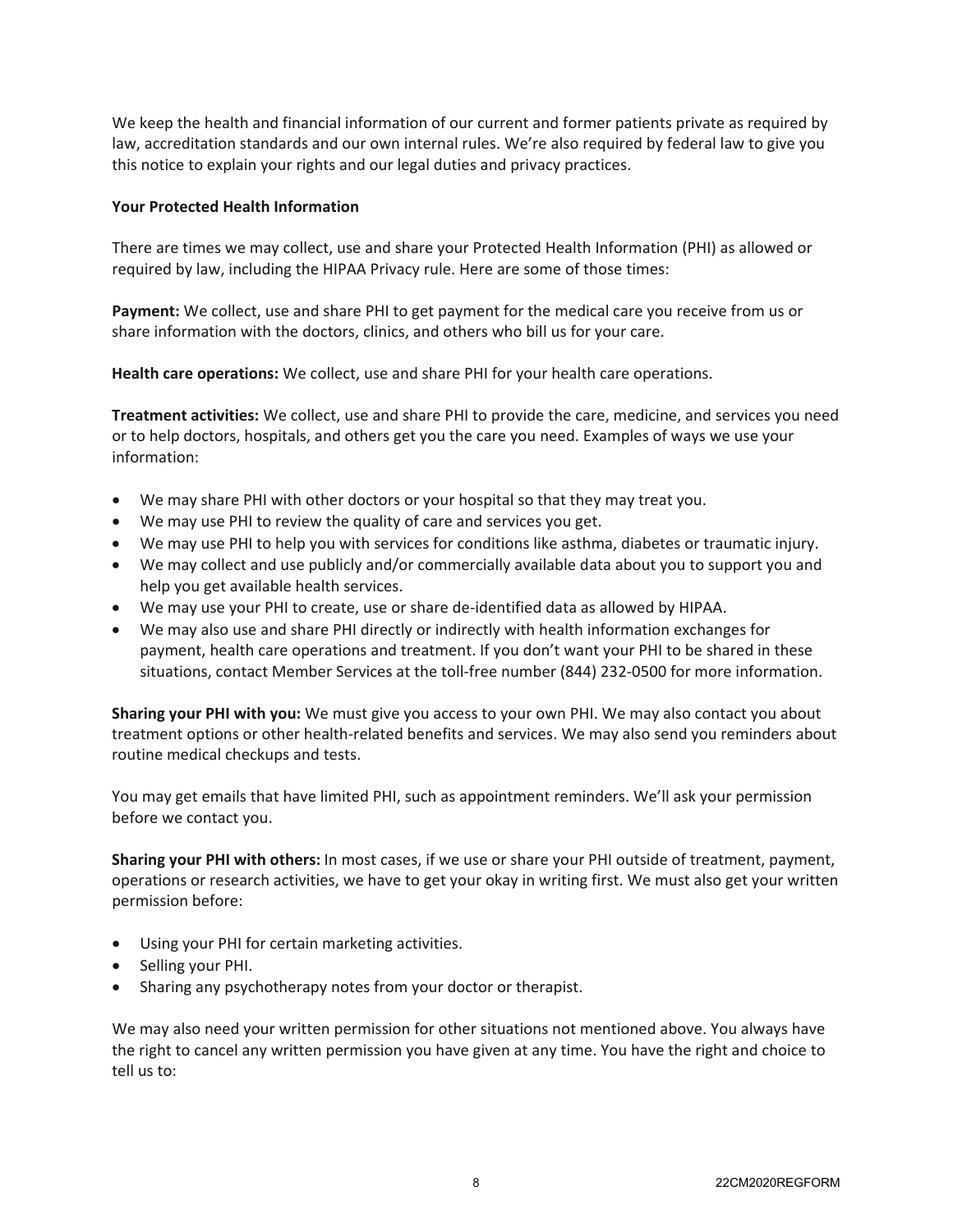- Share information with your family, close friends or others involved with your current treatment or payment for your care.
- Share information in an emergency or disaster relief situation.

If you can't tell us your preference, for example in an emergency or if you're unconscious, we may share your PHI if we believe it's in your best interest. We may also share your information when needed to lessen a serious and likely threat to your health or safety.

### Other reasons we may use or share your information:

We are allowed, and in some cases required, to share your information in other ways  $-$  usually for the good of the public, such as public health and research. We can share your information for these specific purposes:

- Helping with public health and safety issues, such as:
	- $-$  Preventing disease
	- $-$  Helping with product recalls
	- $-$  Reporting adverse reactions to medicines
	- $-$  Reporting suspected abuse neglect, or domestic violence
	- $-$  Preventing or reducing a serious threat to anyone's health or safety
- Doing health research.
- Obeying the law, if it requires sharing your information.
- Responding to organ donation groups for research and certain reasons.
- Addressing workers' compensation, law enforcement and other government requests, and to alert
- $\bullet$  To work with a medical examiner or funeral director
- Responding to lawsuits and legal actions.

Authorization: We'll get your written permission before we use or share your PHI for any purpose not stated in this notice. You may cancel your permission at any time, in writing. We will then stop using your PHI for that purpose. But if we've already used or shared your PHI with your permission, we cannot undo any actions we took before you told us to stop.

Race, ethnicity and language: We may receive race, ethnicity and language information about you and protect this information as described in this notice. We may use this information to help you, including identifying your specific needs, developing programs and educational materials and offering interpretation services. We don't share this information with unauthorized persons.

## **Your Rights**

Under federal law, you have the right to:

• Send us a written request to see or get a copy of your PHI, including a request for a copy of your PHI through email. Remember, there's a risk your PHI could be read by a third party when it's sent unencrypted, meaning regular email. So we will first confirm that you want to get your PHI by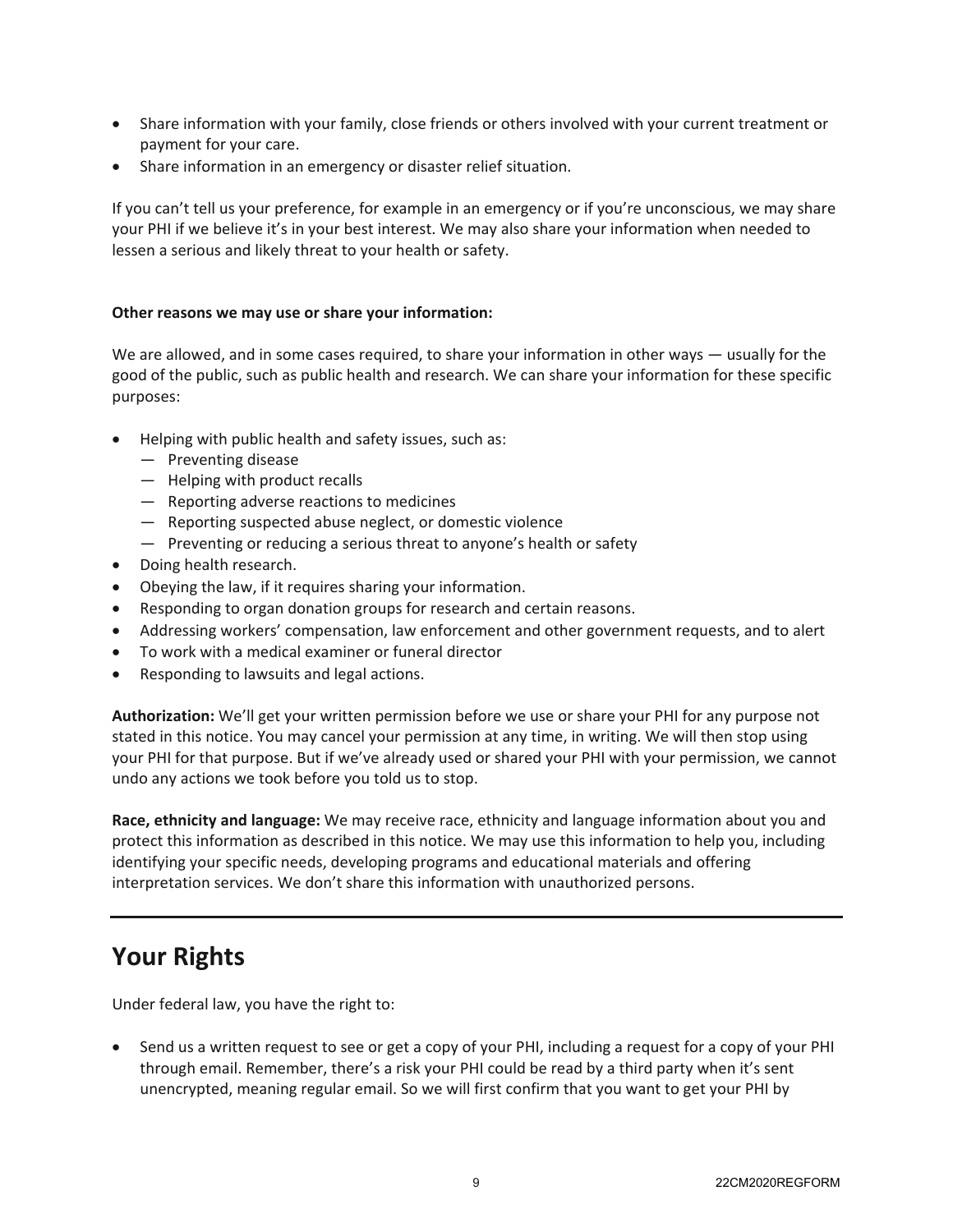unencrypted email before sending it to you. We will provide you a copy of your PHI usually within 30 days of your request. If we need more time, we will let you know.

- Ask that we correct your PHI that you believe is wrong or incomplete. If someone else, such as another doctor, gave us the PHI, we'll let you know so you can ask him or her to correct it. We may say "no" to your request, but we'll tell you why in writing within 60 days.
- Send us a written request not to use your PHI for treatment, payment or health care operations activities. We may say "no" to your request, but we'll tell you why in writing.
- Request confidential communications. You can ask us to send your PHI or contact you using other ways that are reasonable. Also, let us know if you want us to send your mail to a different address if sending it to your home could put you in danger.
- Send us a written request to ask us for a list of those with whom we've shared your PHI. We will provide you a list usually within 60 days of your request. If we need more time, we will let you know.
- Ask for a restriction for services you pay for out of your own pocket: If you pay the whole bill for a service, you can ask your doctor not to share the information about that service with your health plan.
- Call Member Services at the toll-free number (844) 232-0500 to use any of these rights.

### **How we protect information**

We're dedicated to protecting your PHI, and we've set up a number of policies and practices to help keep your PHI secure and private. If we believe your PHI has been breached, we must let you know.

We keep your oral, written and electronic PHI safe using the right procedures, and through physical and electronic ways. These safety measures follow federal and state laws. Some of the ways we keep your PHI safe include securing offices that hold PHI, password-protecting computers, and locking storage areas and filing cabinets. We require our employees to protect PHI through written policies and procedures. These policies limit access to PHI to only those employees who need the data to do their jobs. Employees are also required to wear ID badges to help keep unauthorized people out of areas where your PHI is kept. Also, where required by law, our business partners must protect the privacy of data we share with them as they work with us. They're not allowed to give your PHI to others without your written permission, unless the law allows it and it's stated in this notice.

## Potential impact of other applicable laws

HIPAA, the federal privacy law, generally doesn't cancel other laws that give people greater privacy protections. As a result, if any state or federal privacy law requires us to give you more privacy protections, then we must follow that law in addition to HIPAA.

### **Calling or texting you**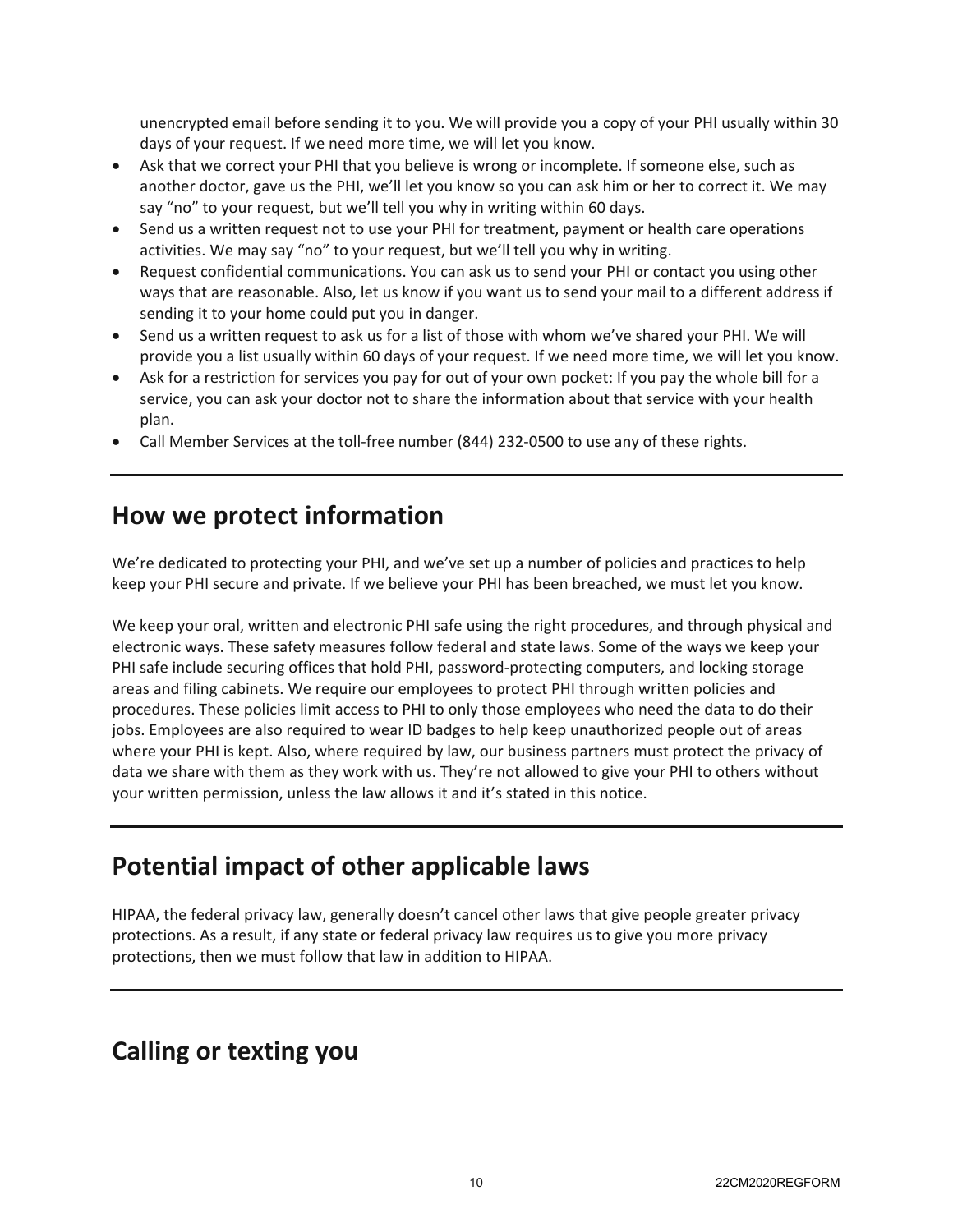We, including our affiliates and/or vendors, may call or text you by using an automatic telephone dialing system and/or an artificial voice. But we only do this in accordance with the Telephone Consumer Protection Act (TCPA). The calls may be about treatment options or other health-related benefits and services for you. If you don't want to be contacted by phone, contact your Aspire provider to add your phone number to our Do Not Call list. We will then no longer call or text you.

# **Complaints**

If you think we haven't protected your privacy, you can file a complaint with us by calling Member Services at the toll-free number (844) 232-0500. You may also file a complaint with the U.S. Department of Health and Human Services Office for Civil Rights by visiting hhs.gov/ocr/privacy/hipaa/complaints/. We will not take action against you for filing a complaint.

# **Contact information**

You may call us at Member Services at the toll-free number (844) 232-0500 to apply your rights, file a complaint or talk with you about privacy issues.

# **Copies and changes**

You have the right to get a new copy of this notice at any time. Even if you have agreed to get this notice by electronic means, you still have the right to ask for a paper copy. We reserve the right to change this notice. A revised notice will apply to PHI we already have about you, as well as any PHI we may get in the future. We're required by law to follow the privacy notice that's in effect at this time. We may tell you about any changes to our notice through a newsletter, our website or a letter.

# **Effective date of this notice**

The original effective date of this Notice was April 14, 2003. The most recent revision is July 30, 2021.

# *lt's* important we treat you fairly

We follow federal civil rights laws in our health programs and activities. We don't discriminate, exclude people, or treat them differently based on race, color, national origin, sex, age or disability. If you have disabilities, we offer free aids and services. If your main language isn't English, we offer help for free through interpreters and other written languages. Call your clinic for help (TTY/TDD:711).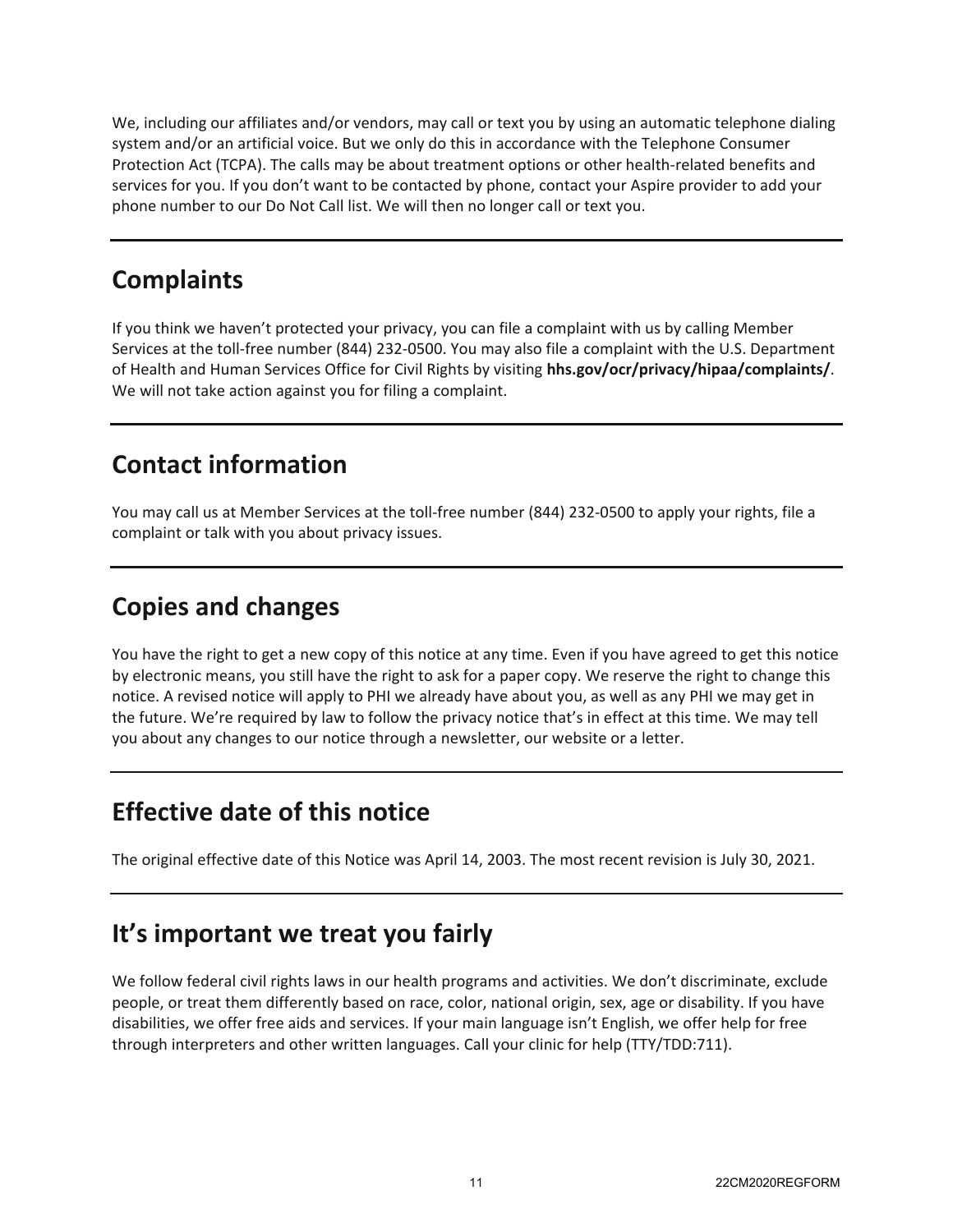If you think we failed to offer these services or discriminated based on race, color, national origin, age, disability, or sex, you can file a complaint, also known as a grievance. You can file a complaint through one of these ways:

- Write to Compliance Coordinator, 12900 Park Plaza Drive, Suite 150, Mailstop 6170, Cerritos, CA 90703-9329 or e-mail privacy@aspirehealthcare.com.
- File a complaint with the U.S. Department of Health and Human Services, Office for Civil Rights at 200 Independence Avenue, SW; Room 509F, HHH Building; Washington, D.C. 20201.
- Call Member Services at the toll-free number (844) 232-0500.
- Go online at ocrportal.hhs.gov/ocr/portal/lobby.jsf and fill out a complaint form at hhs.gov/ocr/office/file/index.html.

# **Get help in your language**

One more right that you have the right to get this information in your language for free. If you'd like extra help to understand this in another language, call the Member Services number on your ID card (TTY/TDD: 711).

Aside from helping you understand your privacy rights in another language, we also offer this notice in a different format for members with visual impairments. If you need a different format, please call the Member Services number on your ID card.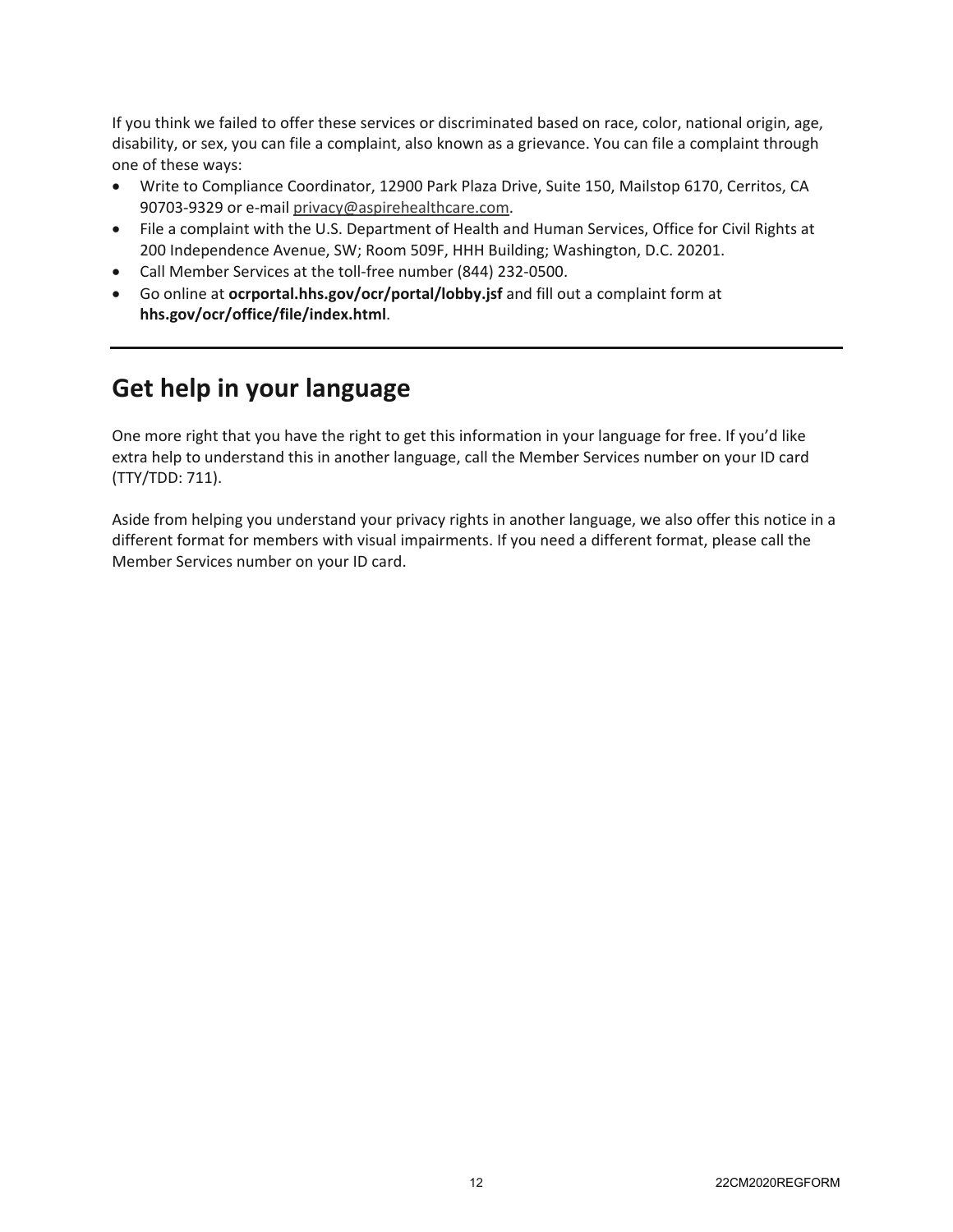

### **Notice of Privacy Practices: Acknowledgement of Receipt**

#### **ACKNOWLEDGEMENT OF RECEIPT**

By signing this form you acknowledge receipt of the Notice of Privacy Practices. Our Notice of Privacy Practices provides information about how we may use and disclose your protected health information. We encourage you to read it in full.

Our Notice of Privacy Practices is subject to change. If we change our notice, you may obtain a copy of the revised notice by contacting our office.

If you have any questions about our Notice of Privacy Practices, please contact:

Aspire Privacy 12900 Park Plaza Drive Mailstop: CA4600-6170 Cerritos, CA 90703

#### **I acknowledge receipt of the Notice of Privacy Practices**

| Patient's/Personal Representative's Name: |  |
|-------------------------------------------|--|
| Signature:                                |  |
| Date:                                     |  |

#### **INABILITY TO OBTAIN ACKNOWLEDGEMENT**

Complete only if no signature is obtained. If it is not possible to obtain the individual's acknowledgement, describe the good faith efforts made to obtain the individual's acknowledgement and the reasons why the acknowledgement was not obtained.

| Patient's Name:<br>. |  |
|----------------------|--|

#### Reasons why the acknowledge was not obtained:

| Patient refused to sign this acknowledgement even though the patient was asked to do so and the |
|-------------------------------------------------------------------------------------------------|
| patient was given the Notice of Privacy Practices                                               |
| Other:                                                                                          |

| Signature of Provider Representative: |  |
|---------------------------------------|--|
| Date:                                 |  |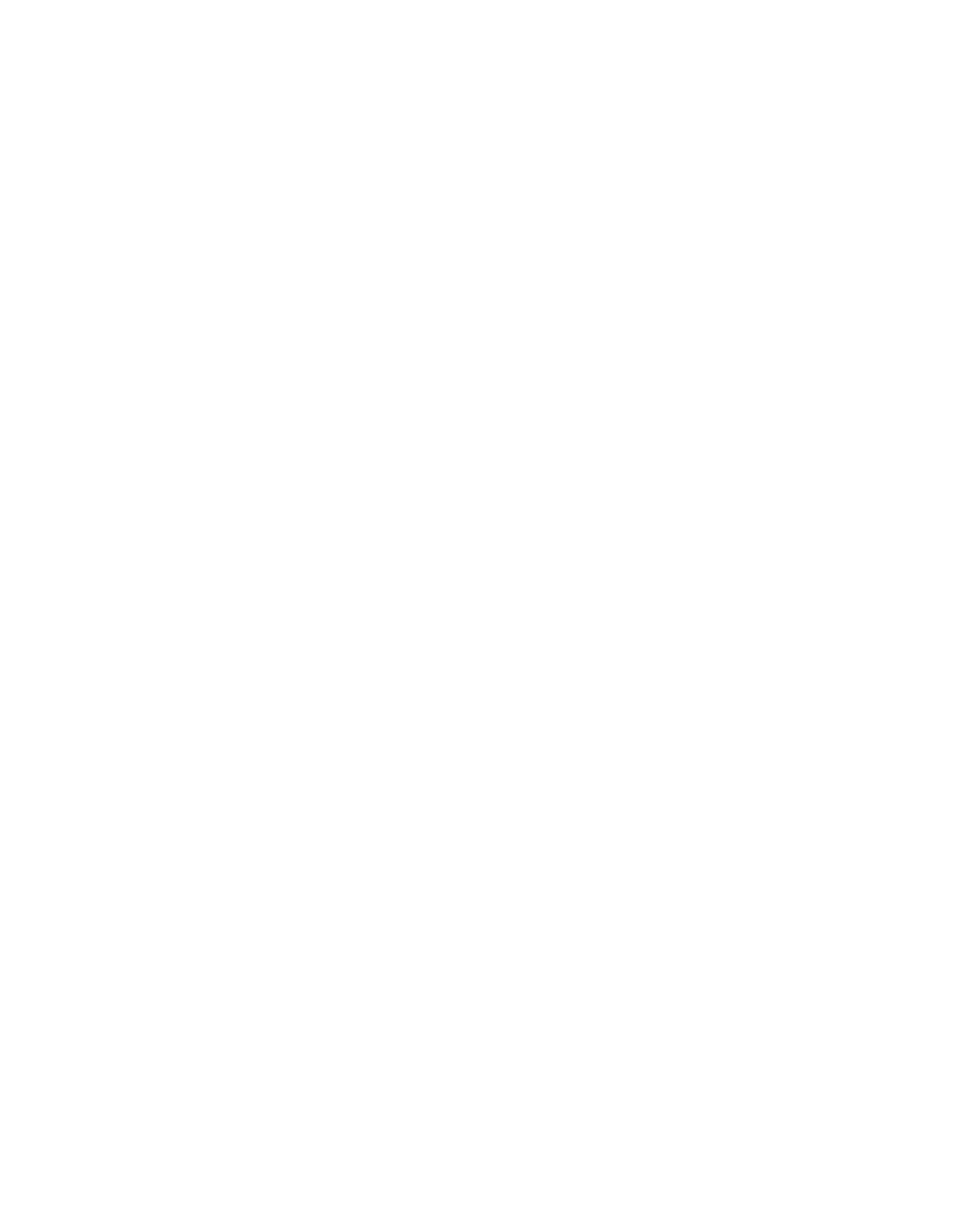### **Authorization Form**

Si necesita ayuda en español para entender este documento, puede solicitarla sin costo adicional, llamando al **833-866-0925**.



This form is to be filled out if there is a request to release or receive health information to or from another person or company. Please include as much information as you can.

| <b>PART A: YOUR INFORMATION</b>                                                                                                                                                                                                                                                                                                                                                                                                                                                                                                                                                                                                                                |                                            |                                               |                                  |                                     |  |
|----------------------------------------------------------------------------------------------------------------------------------------------------------------------------------------------------------------------------------------------------------------------------------------------------------------------------------------------------------------------------------------------------------------------------------------------------------------------------------------------------------------------------------------------------------------------------------------------------------------------------------------------------------------|--------------------------------------------|-----------------------------------------------|----------------------------------|-------------------------------------|--|
| Last name                                                                                                                                                                                                                                                                                                                                                                                                                                                                                                                                                                                                                                                      | First name                                 |                                               | Middle<br>initial                | Date of birth                       |  |
| Street address                                                                                                                                                                                                                                                                                                                                                                                                                                                                                                                                                                                                                                                 | City                                       |                                               | <b>State</b>                     | Zip code                            |  |
| Daytime telephone number (with area code)                                                                                                                                                                                                                                                                                                                                                                                                                                                                                                                                                                                                                      |                                            | Cell/mobile telephone number (with area code) |                                  |                                     |  |
| PART B: PERSON OR COMPANY WHO WILL RECEIVE THIS INFORMATION                                                                                                                                                                                                                                                                                                                                                                                                                                                                                                                                                                                                    |                                            |                                               |                                  |                                     |  |
| The following people or organizations have the right to receive or share my information.                                                                                                                                                                                                                                                                                                                                                                                                                                                                                                                                                                       |                                            |                                               |                                  |                                     |  |
| Name (a person, a class of persons like "Doctors who treated me in August 2014," or an<br>organization)                                                                                                                                                                                                                                                                                                                                                                                                                                                                                                                                                        |                                            |                                               |                                  | Phone Number (if known)             |  |
| Street address (if known)                                                                                                                                                                                                                                                                                                                                                                                                                                                                                                                                                                                                                                      | City                                       |                                               | <b>State</b>                     | Zip code                            |  |
| The information may be disclosed to:                                                                                                                                                                                                                                                                                                                                                                                                                                                                                                                                                                                                                           |                                            |                                               |                                  |                                     |  |
| Phone Number (if known)<br>Name<br><b>Aspire Health</b><br>833-866-0952                                                                                                                                                                                                                                                                                                                                                                                                                                                                                                                                                                                        |                                            |                                               |                                  |                                     |  |
| Street address (if known)<br>22 Century Blvd Suite 300                                                                                                                                                                                                                                                                                                                                                                                                                                                                                                                                                                                                         | City<br><b>Nashville</b>                   |                                               | <b>State</b><br><b>TN</b>        | Zip code<br>37214                   |  |
| Name (a person, a class of persons like "family members residing with me," or an<br>Phone Number (if known)<br>organization)                                                                                                                                                                                                                                                                                                                                                                                                                                                                                                                                   |                                            |                                               |                                  |                                     |  |
| Street address (if known)                                                                                                                                                                                                                                                                                                                                                                                                                                                                                                                                                                                                                                      | City                                       |                                               | <b>State</b>                     | Zip code                            |  |
| PART C: INFORMATION THAT CAN BE RELEASED                                                                                                                                                                                                                                                                                                                                                                                                                                                                                                                                                                                                                       |                                            |                                               |                                  |                                     |  |
| allow the following information to be used or released by or to Aspire on my behalf: (check only one box).                                                                                                                                                                                                                                                                                                                                                                                                                                                                                                                                                     |                                            |                                               |                                  |                                     |  |
| $\Box$ All my information. This can include health, a diagnosis (name of illness or condition), claims, doctors and other health<br>care providers and financial information (like billing and banking). This doesn't include sensitive information (see<br>below) unless it is approved below. OR<br>$\Box$ Only limited information may be released (check all boxes below that apply to you).                                                                                                                                                                                                                                                               |                                            |                                               |                                  |                                     |  |
| $\Box$ Billing                                                                                                                                                                                                                                                                                                                                                                                                                                                                                                                                                                                                                                                 | $\Box$ Medical records                     |                                               | $\Box$ Treatment                 |                                     |  |
| $\Box$ Diagnosis (name of illness                                                                                                                                                                                                                                                                                                                                                                                                                                                                                                                                                                                                                              | $\Box$ Pre-certification and pre-          |                                               | $\Box$ Dental                    |                                     |  |
| or condition) and procedure<br>(treatment)                                                                                                                                                                                                                                                                                                                                                                                                                                                                                                                                                                                                                     | authorization (for treatment<br>approvals) |                                               | $\Box$ Vision<br>$\Box$ Pharmacy |                                     |  |
| $\Box$ Doctor and hospital                                                                                                                                                                                                                                                                                                                                                                                                                                                                                                                                                                                                                                     | $\Box$ Referral                            |                                               |                                  | $\Box$ Other: ____________________  |  |
| $\Box$ Financial<br>also approve the release of the following types of sensitive information by Aspire (check all boxes that apply to you):                                                                                                                                                                                                                                                                                                                                                                                                                                                                                                                    |                                            |                                               |                                  |                                     |  |
| $\Box$ All sensitive information <sup>2</sup> OR $\Box$ Just information about topics checked below                                                                                                                                                                                                                                                                                                                                                                                                                                                                                                                                                            |                                            |                                               |                                  |                                     |  |
| $\Box$ Abortion                                                                                                                                                                                                                                                                                                                                                                                                                                                                                                                                                                                                                                                | $\Box$ Genetic testing                     |                                               | $\Box$ Mental health             |                                     |  |
| $\Box$ Abuse (sexual/physical/mental) $\Box$ HIV or AIDS                                                                                                                                                                                                                                                                                                                                                                                                                                                                                                                                                                                                       |                                            |                                               |                                  | $\Box$ Sexually transmitted illness |  |
| $\Box$ Substance use disorder <sup>1,2</sup>                                                                                                                                                                                                                                                                                                                                                                                                                                                                                                                                                                                                                   |                                            | Maternity Maternity                           |                                  |                                     |  |
| Description of records that may be disclosed:                                                                                                                                                                                                                                                                                                                                                                                                                                                                                                                                                                                                                  |                                            |                                               |                                  |                                     |  |
| 2. Unless I specify otherwise on this form, I intend this disclosure to include all substance use disorder records maintained<br>by Aspire about me. I understand that my substance use disorder records are protected under Federal and State<br>confidentiality laws and regulations and cannot be disclosed without my written consent unless otherwise provided for in<br>the laws and regulations. I also understand that I may revoke (or cancel) this approval at any time, or as described in Part<br>E. I understand that I cannot cancel this approval when this form has already been used to disclose information.<br>22CM2020REGFORM<br>CMHIPAA19 |                                            |                                               |                                  |                                     |  |